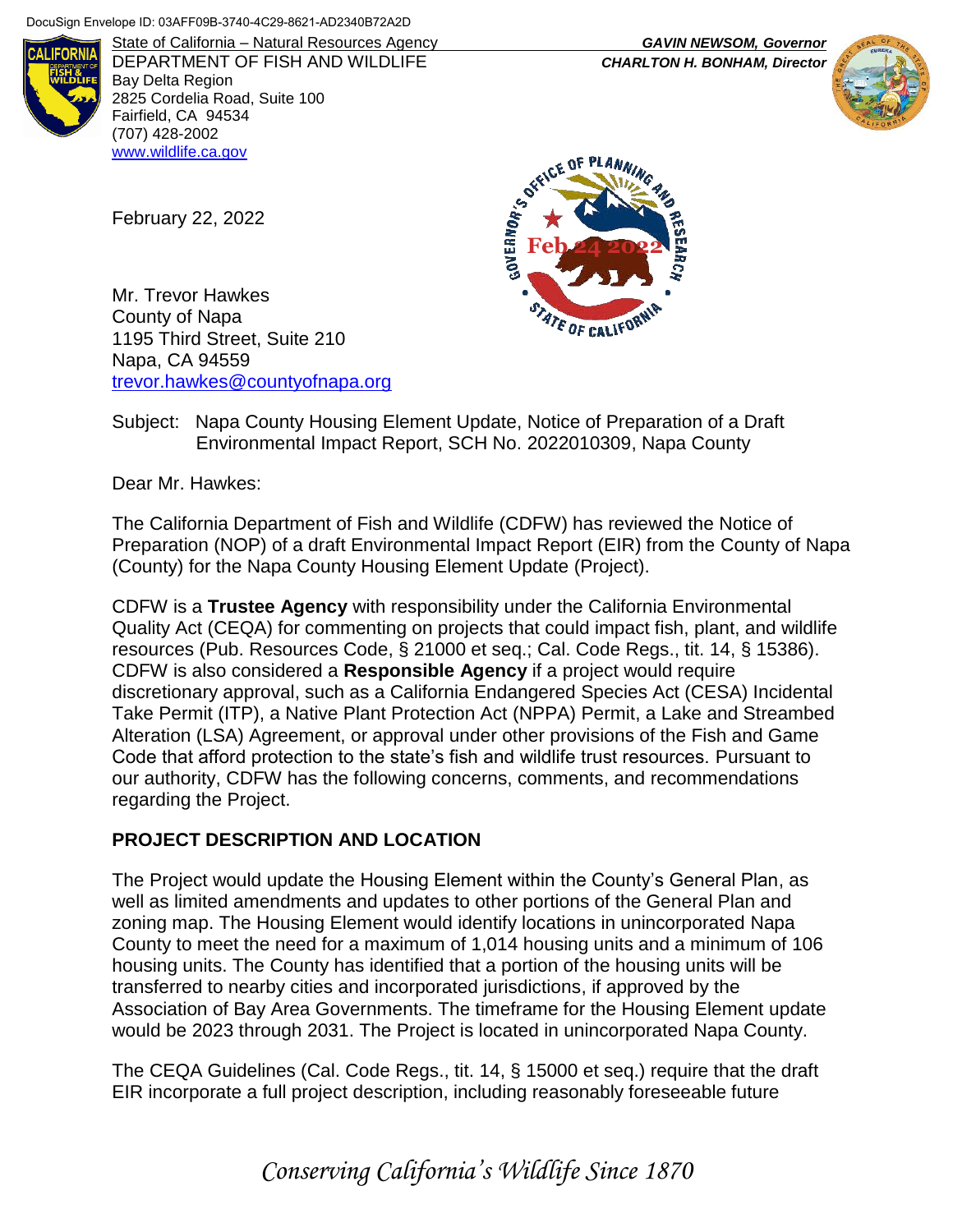Mr. Trevor Hawkes County of Napa February 22, 2022 Page 2 of 11

phases of the Project, that contains sufficient information to evaluate and review the Project's environmental impact (CEQA Guidelines, §§ 15124 & 15378). Please include a complete description of the following Project components in the Project description, as applicable:

- Footprints of permanent Project features and temporarily impacted areas, such as staging areas and access routes.
- Land use changes that would reduce open space or agricultural land uses and increase residential or other land use involving increased development.
- Area and plans for any proposed buildings/structures, ground disturbing activities, fencing, paving, stationary machinery, landscaping, floodwalls or levees, and stormwater systems.
- Operational features of the Project, including level of anticipated human presence (describe seasonal or daily peaks in activity, if relevant), artificial lighting/light reflection, noise, traffic generation, and other features.
- Construction schedule, activities, equipment, and crew sizes.

Based on the broad scope of the Project, it appears that the draft EIR may be a program EIR (CEQA Guidelines, § 15168). In this case, while program EIRs have a necessarily broad scope, CDFW recommends providing as much information related to anticipated future activities as possible. CDFW recognizes that, pursuant to CEQA Guidelines section 15152, subdivision (c), if a Lead Agency is using the tiering process in connection with an EIR or large-scale planning approval, the development of detailed, site-specific information may not be feasible and can be deferred, in many instances, until such time as the Lead Agency prepares a future environmental document. This future environmental document would cover a project of a more limited geographical scale and is appropriate if the deferred information does not prevent adequate identification of significant effects of the planning approval at hand. The CEQA Guidelines section 15168, subdivision (c)(4) states, "Where the later activities involve site-specific operations, the agency should use a written checklist or similar device to document the evaluation of the site and the activity to determine whether the environmental effects of the operation were within the scope of the program EIR." Based on CEQA Guidelines section 15183.3 and associated *Appendix N Checklist*, and consistent with other program EIRs, CDFW recommends creating a procedure or checklist for evaluating subsequent project impacts on biological resources to determine if they are within the scope of the program EIR or if an additional environmental document is warranted. This checklist should be included as an attachment to the draft EIR. Future analysis should include all special-status species and sensitive natural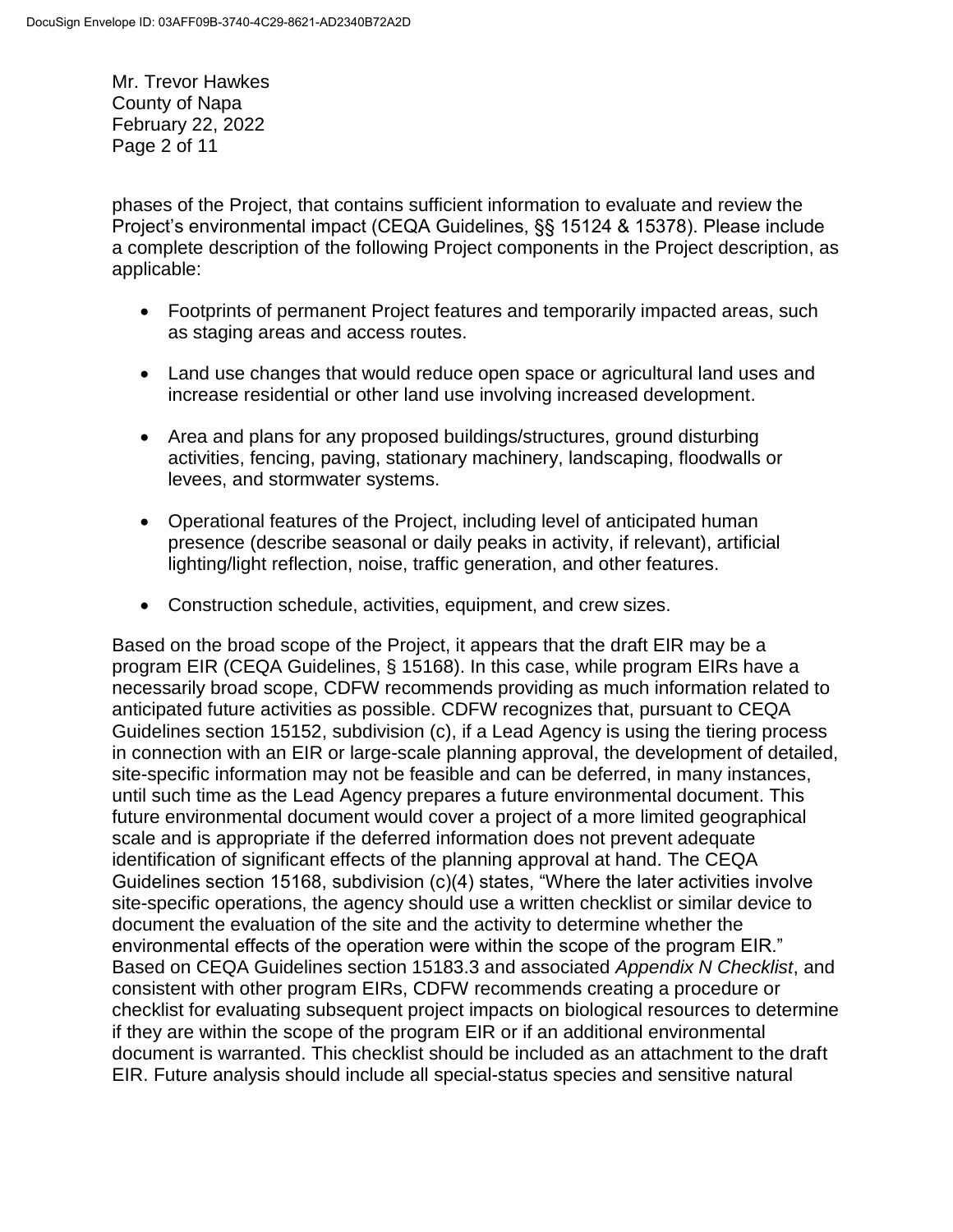Mr. Trevor Hawkes County of Napa February 22, 2022 Page 3 of 11

communities including but not limited to species considered rare, threatened, or endangered pursuant to CEQA Guidelines, section 15380.

When used appropriately, the checklist should be accompanied by enough relevant information and reasonable inferences to support a "within the scope" of the EIR conclusion. For subsequent Project activities that may affect sensitive biological resources, a site-specific analysis should be prepared by a qualified biologist to provide the necessary supporting information. In addition, the checklist should cite the specific portions of the draft EIR, including page and section references, containing the analysis of the subsequent Project activities' significant effects and indicate whether it incorporates all applicable mitigation measures from the draft EIR.

# **REGULATORY REQUIREMENTS**

### **California Endangered Species Act and Native Plant Protection Act**

Please be advised that a CESA ITP must be obtained if the Project has the potential to result in take<sup>1</sup> of plants or animals listed under CESA or NPPA, either during construction or over the life of the Project. If the Project will impact CESA or NPPA listed species, including but not limited to those identified in **Attachment 1: Special-Status Species**, early consultation with CDFW is encouraged, as significant modification to the Project and mitigation measures may be required to obtain an ITP. Issuance of an ITP is subject to CEQA documentation; the CEQA document must specify impacts, mitigation measures, and a mitigation monitoring and reporting program.

CEQA requires a Mandatory Finding of Significance if a Project is likely to substantially restrict the range or reduce the population of a threatened or endangered species (Pub. Resources Code, §§ 21001, subd. (c), 21083; CEQA Guidelines, §§ 15380, 15064, & 15065). Impacts must be avoided or mitigated to less-than-significant levels unless the CEQA Lead Agency makes and supports Findings of Overriding Consideration (FOC). The Lead Agency's FOC does not eliminate the Project proponent's obligation to comply with CESA.

#### **Lake and Streambed Alteration**

 $\overline{a}$ 

CDFW requires an LSA Notification, pursuant to Fish and Game Code section 1600 et seq., for Project activities affecting lakes or streams and associated riparian habitat. Notification is required for any activity that may substantially divert or obstruct the natural flow; change or use material from the bed, channel, or bank including associated riparian or wetland resources; or deposit or dispose of material where it may pass into a river, lake, or stream. Work within ephemeral streams, drainage ditches, washes,

<sup>1</sup> Take is defined in Fish and Game Code section 86 as hunt, pursue, catch, capture, or kill, or attempt any of those activities.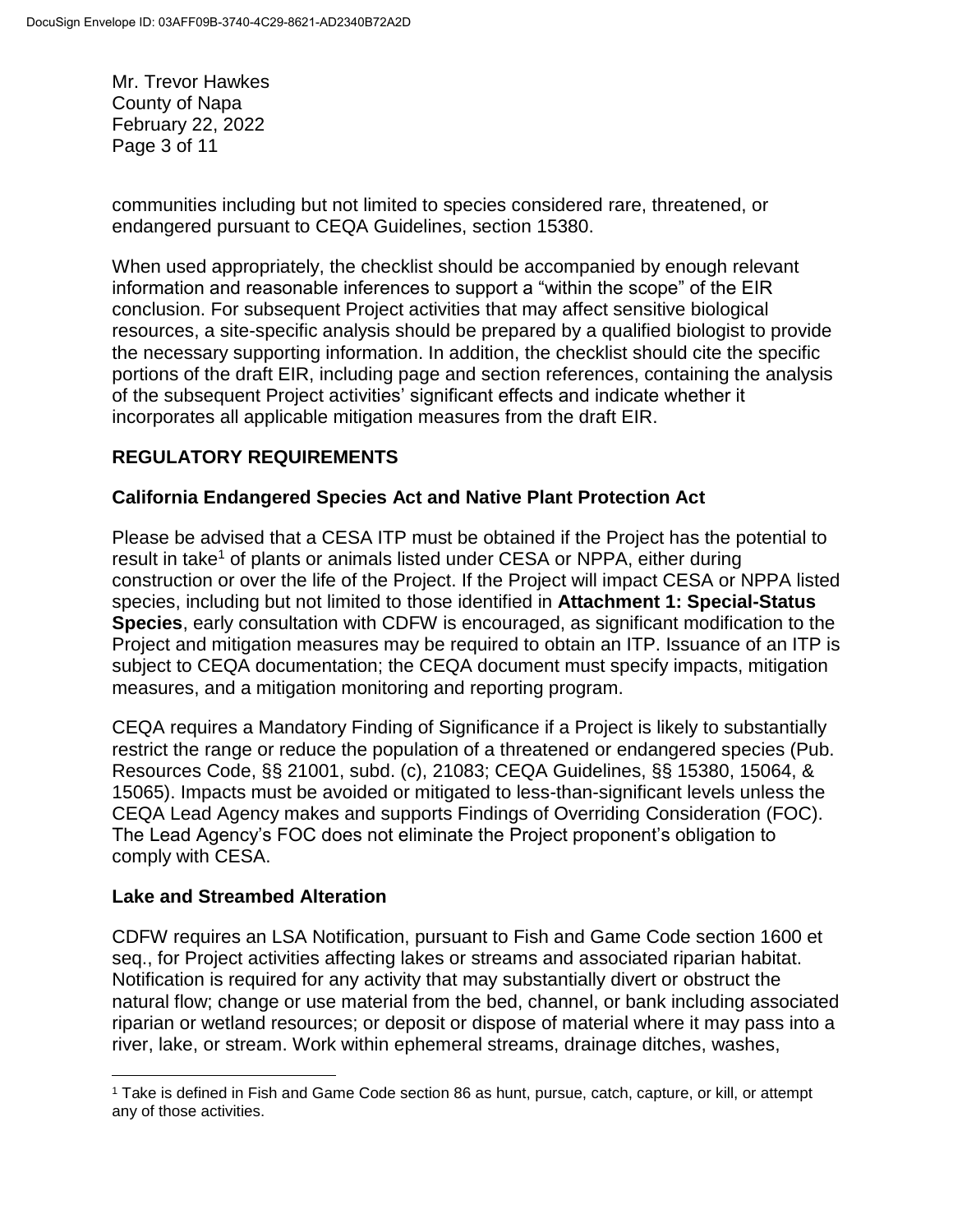Mr. Trevor Hawkes County of Napa February 22, 2022 Page 4 of 11

watercourses with a subsurface flow, and floodplains are subject to notification requirements. In addition, infrastructure installed beneath such aquatic features, such as through hydraulic directional drilling, is also subject to notification. CDFW, as a responsible agency under CEQA, will consider the EIR for the Project. CDFW may not execute the final LSA Agreement until it has complied with CEQA as the responsible agency.

## **Nesting Birds**

CDFW also has authority over actions that may disturb or destroy active nest sites or take birds. Fish and Game Code sections 3503, 3503.5, and 3513 protect birds, their eggs, and nests. Migratory birds are also protected under the federal Migratory Bird Treaty Act.

### **Fully Protected Species**

Fully Protected species, including those listed in **Attachment 1**, may not be taken or possessed at any time (Fish & G. Code, §§ 3511, 4700, 5050, & 5515).

## **ENVIRONMENTAL SETTING**

The draft EIR should provide sufficient information regarding the environmental setting ("baseline") to understand the Project's, and its alternative's (if applicable), potentially significant impacts on the environment (CEQA Guidelines, §§ 15125 & 15360).

CDFW recommends that the draft EIR provide baseline habitat assessments for special-status plant, fish, and wildlife species located and potentially located within the Project area and surrounding lands, including but not limited to all rare, threatened, or endangered species (CEQA Guidelines, § 15380). The draft EIR should describe aquatic habitats, such as wetlands, vernal pools, and/or waters of the U.S. or State, and any sensitive natural communities or riparian habitat occurring on or adjacent to the Project site (for sensitive natural communities see: [https://wildlife.ca.gov/Data](https://wildlife.ca.gov/Data/VegCAMP/Natural-Communities#sensitive%20natural%20communities) [/VegCAMP/Natural-Communities#sensitive%20natural%20communities\)](https://wildlife.ca.gov/Data/VegCAMP/Natural-Communities#sensitive%20natural%20communities). Fully protected, threatened or endangered, and other special-status species that are known to occur, or have the potential to occur in or near the Project area, include but are not limited to, those listed in **Attachment 1**.

Habitat descriptions and the potential for species occurrence should include information from multiple sources, such as aerial imagery; historical and recent survey data; field reconnaissance; scientific literature and reports; the U.S. Fish and Wildlife Service's (USFWS) Information, Planning, and Consultation System; findings from positive occurrence databases such as the California Natural Diversity Database (CNDDB); and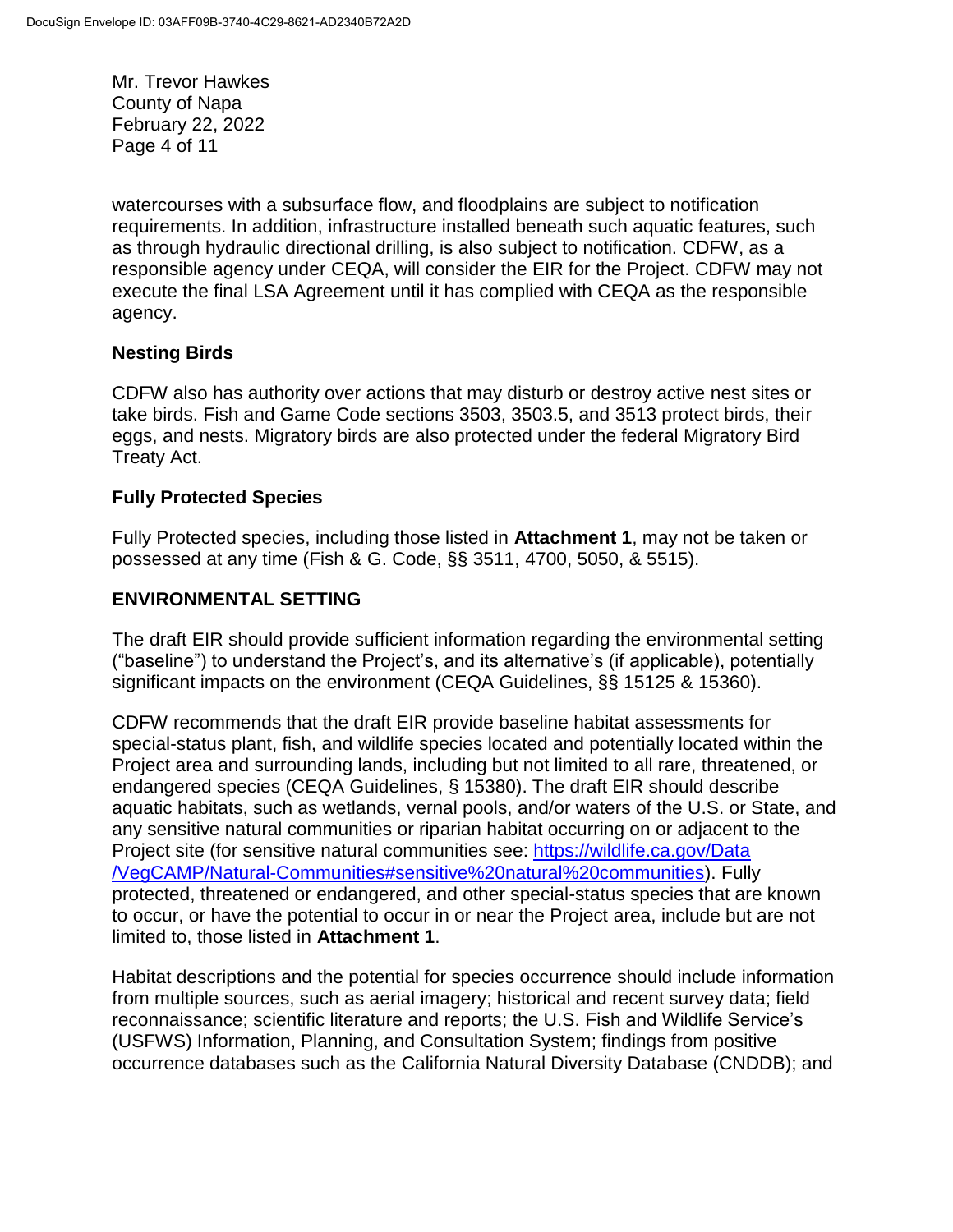Mr. Trevor Hawkes County of Napa February 22, 2022 Page 5 of 11

sensitive natural community information available on the Napa County vegetation map<sup>2</sup>. Based on the data and information from the habitat assessment, the draft EIR should adequately assess which special-status species are likely to occur on or near the Project site, and whether they could be impacted by the Project.

CDFW recommends that prior to Project implementation, surveys be conducted for special-status species with potential to occur, following recommended survey protocols if available. Survey and monitoring protocols and guidelines are available at: [https://wildlife.ca.gov/Conservation/Survey-Protocols.](https://wildlife.ca.gov/Conservation/Survey-Protocols)

Botanical surveys for special-status plant species, including those with a California Rare Plant Rank [\(http://www.cnps.org/cnps/rareplants/inventory/\)](http://www.cnps.org/cnps/rareplants/inventory/), must be conducted during the blooming period for all species potentially impacted by the Project within the Project area and adjacent habitats that may be indirectly impacted by, for example, changes to hydrology, and require the identification of reference populations. More than one year of surveys may be necessary given environmental conditions. Please refer to CDFW protocols for surveying and evaluating impacts to rare plants, and survey report requirements [\(https://wildlife.ca.gov/Conservation/Plants\)](https://wildlife.ca.gov/Conservation/Plants).

# **IMPACT ANALYSIS AND MITIGATION MEASURES**

The draft EIR should discuss all direct and indirect impacts (temporary and permanent), including reasonably foreseeable impacts, that may occur with implementation of the Project (CEQA Guidelines, §§ 15126, 15126.2, & 15358). This includes evaluating and describing impacts such as:

- Encroachments into riparian habitats, drainage ditches, wetlands, or other sensitive areas.
- Potential for impacts to special-status species or sensitive natural communities.
- Loss or modification of breeding, nesting, dispersal, and foraging habitat, including vegetation removal, alteration of soils and hydrology, and removal of habitat structural features (e.g., snags, rock outcrops, overhanging banks).
- Permanent and temporary habitat disturbances associated with ground disturbance, noise, lighting, reflection, air pollution, traffic, or human presence.

 $\overline{a}$ <sup>2</sup> The Napa County vegetation layer is available on CDFW's Biogeographic Information and Observation System (BIOS). The layer title is "Vegetation – Napa County Update 2016 [ds2899]." <https://apps.wildlife.ca.gov/bios/?bookmark=940>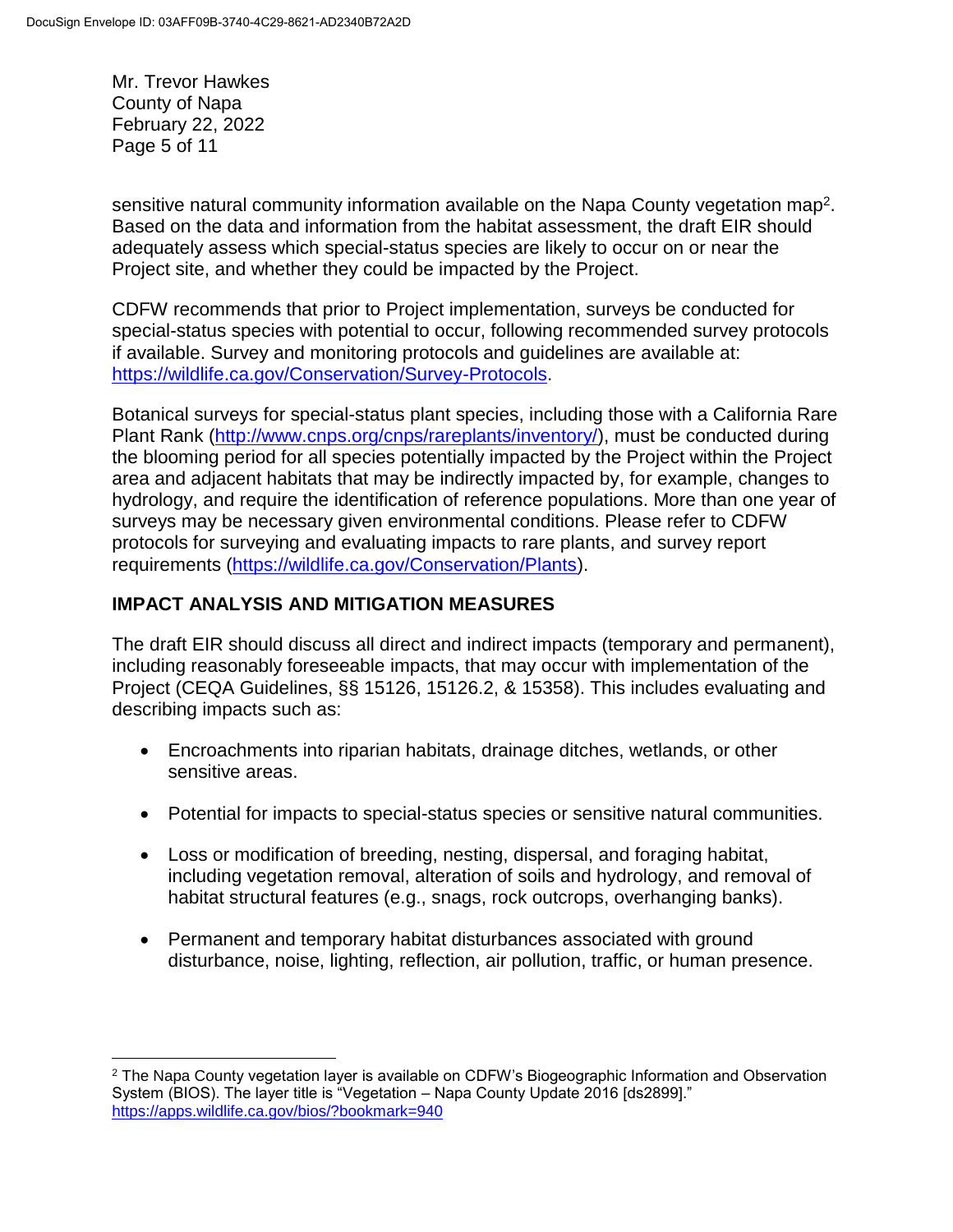Mr. Trevor Hawkes County of Napa February 22, 2022 Page 6 of 11

> Obstruction of movement corridors, fish passage, or access to water sources and other core habitat features.

The draft EIR should also identify reasonably foreseeable future projects in the Project vicinity, disclose any cumulative impacts associated with these projects, determine the significance of each cumulative impact, and assess the significance of the Project's contribution to the impact (CEQA Guidelines, § 15355). Although a project's impacts may be less-than-significant individually, its contributions to a cumulative impact may be considerable; a contribution to a significant cumulative impact, e.g., reduction of habitat for a special-status species, should be considered cumulatively considerable.

Based on the comprehensive analysis of the direct, indirect, and cumulative impacts of the Project, the CEQA Guidelines direct the Lead Agency to consider and describe all feasible mitigation measures to avoid potentially significant impacts in the draft EIR, and mitigate potentially significant impacts of the Project on the environment (CEQA Guidelines, §§ 15021, 15063, 15071, 15126.4 & 15370). This includes a discussion of impact avoidance and minimization measures for special-status species, which are recommended to be developed in early consultation with CDFW, USFWS, and the National Marine Fisheries Service. Project-specific measures should be incorporated as enforceable Project conditions to reduce impacts to biological resources to less-thansignificant levels.

Fully protected species such as those listed in **Attachment 1**, may not be taken or possessed at any time (Fish & G. Code, §§ 3511, 4700, 5050, & 5515). Therefore, the draft EIR should include measures to ensure complete avoidance of these species.

## **ENVIRONMENTAL DATA**

CEQA requires that information developed in EIRs and negative declarations be incorporated into a database which may be used to make subsequent or supplemental environmental determinations (Pub. Resources Code, § 21003, subd. (e)). Accordingly, please report any special-status species and natural communities detected during Project surveys to CNDDB. The CNNDB online field survey form and other methods for submitting data can be found at: [https://wildlife.ca.gov/Data/CNDDB/Submitting-Data.](https://wildlife.ca.gov/Data/CNDDB/Submitting-Data) The types of information reported to CNDDB can be found at: [https://wildlife.ca.gov/](https://wildlife.ca.gov/Data/CNDDB/Plants-and-Animals) [Data/CNDDB/Plants-and-Animals.](https://wildlife.ca.gov/Data/CNDDB/Plants-and-Animals)

## **FILING FEES**

CDFW anticipates that the Project will have an impact on fish and/or wildlife, and assessment of filing fees is necessary (Fish & G. Code, § 711.4; Pub. Resources Code, § 21089). Fees are payable upon filing of the Notice of Determination by the Lead Agency and serve to help defray the cost of environmental review by CDFW.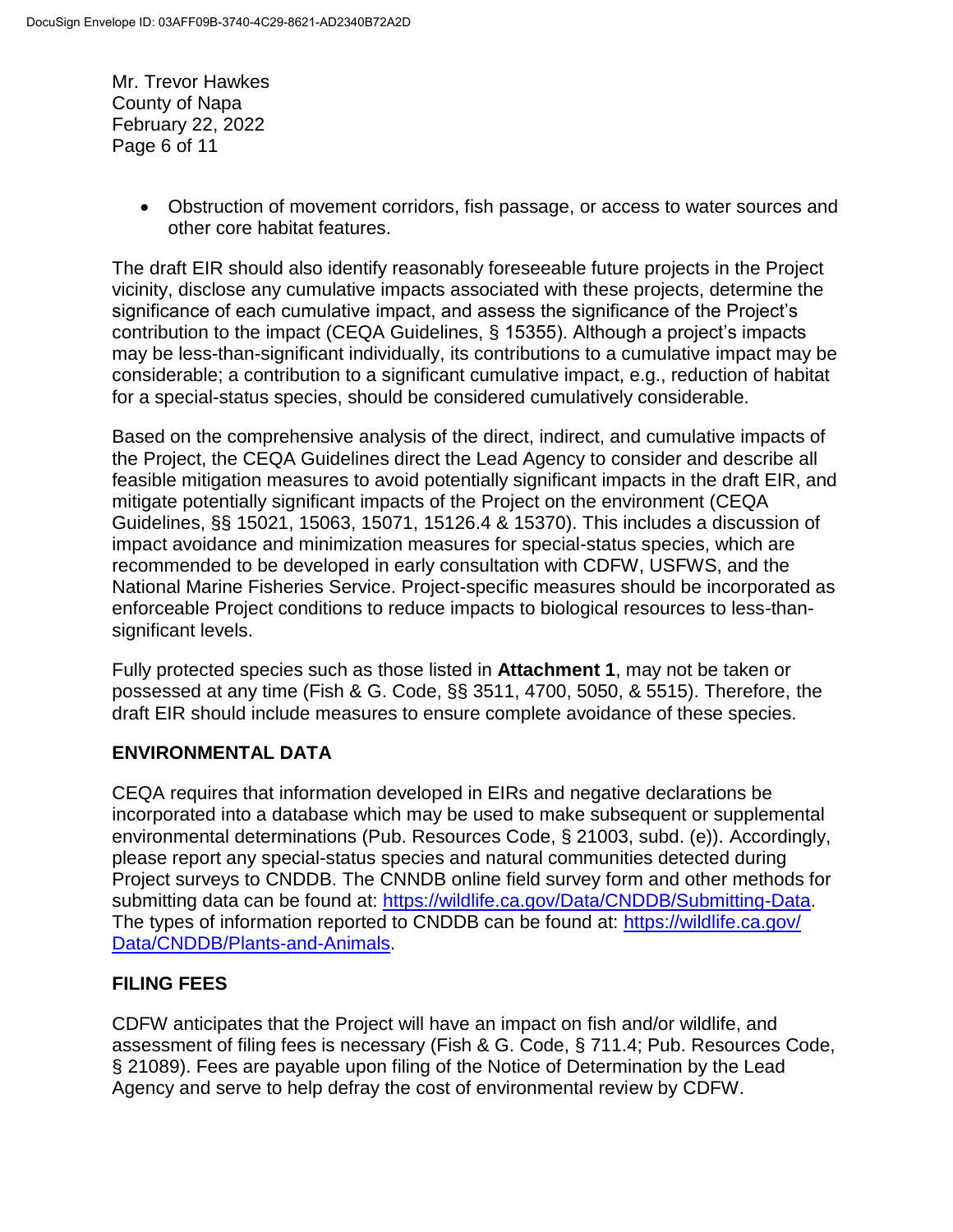Mr. Trevor Hawkes County of Napa February 22, 2022 Page 7 of 11

If you have any questions, please contact Amanda Culpepper, Environmental Scientist, at (707) 428-2075 or [Amanda.Culpepper@wildlife.ca.gov,](mailto:Amanda.Culpepper@wildlife.ca.gov) or Melanie Day, Senior Environmental Scientist (Supervisory), at (707) 210-4415 or [Melanie.Day@wildlife.ca.gov.](mailto:Melanie.Day@wildlife.ca.gov)

Sincerely,

-DocuSigned by: Erin Chappell

Erin Chappell Regional Manager Bay Delta Region

Attachment 1: Special-Status Species

ec: State Clearinghouse (SCH No. 2022010309)

Jillian Feyk-Miney, Environmental Science Associates, [jfeyk-miney@esassoc.com](mailto:jfeyk-miney@esassoc.com)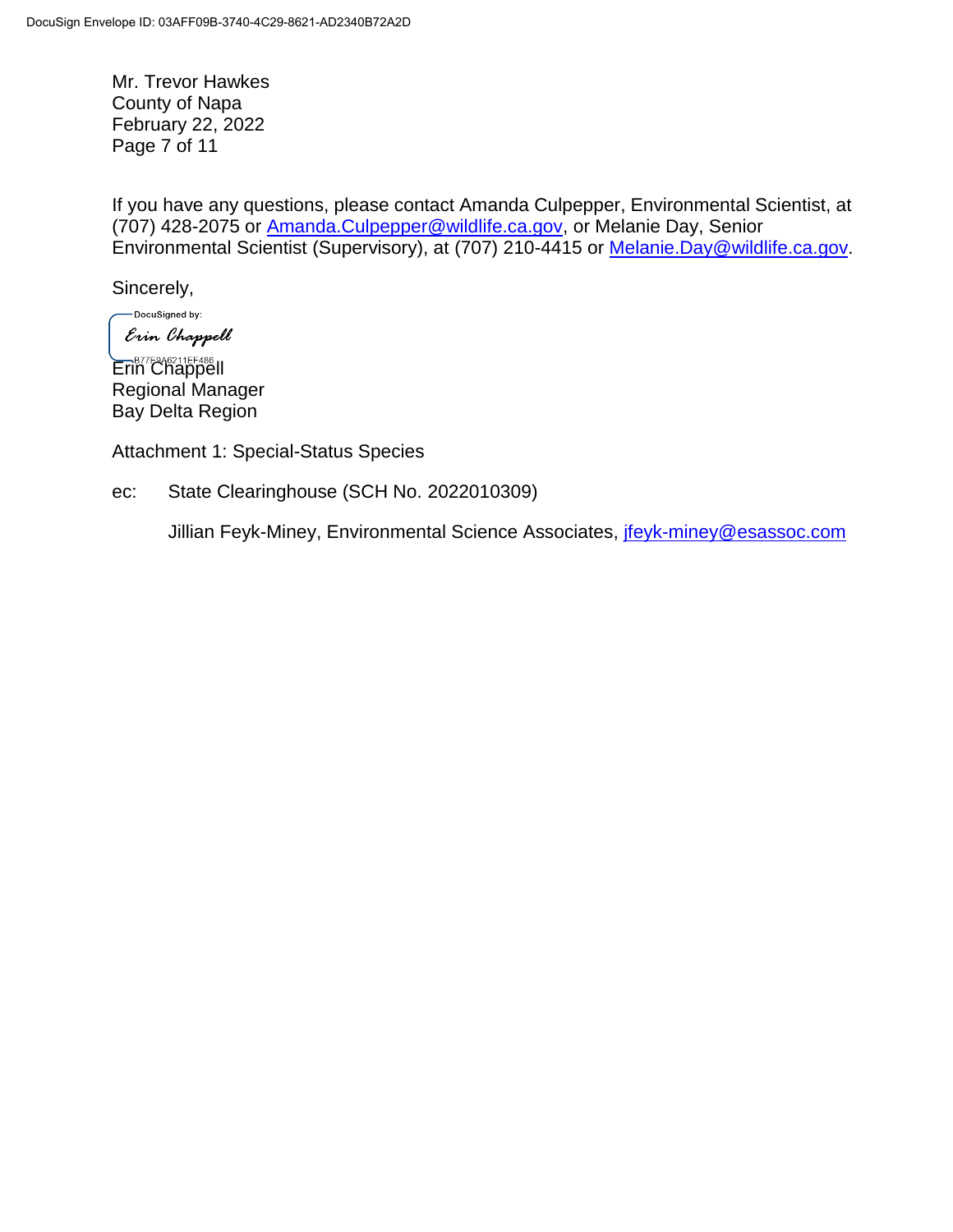Mr. Trevor Hawkes County of Napa February 22, 2022 Page 8 of 11

## **Attachment 1: Special-Status Species**

| <b>Scientific Name</b>                 | <b>Common Name</b>                  | <b>Status</b>                                                                                                      |
|----------------------------------------|-------------------------------------|--------------------------------------------------------------------------------------------------------------------|
| <b>Birds</b>                           |                                     |                                                                                                                    |
| Rallus obsoletus obsoletus             | California<br>Ridgway's rail        | <b>CESA and Endangered Species Act</b><br>(ESA) listed as endangered; California<br><b>Fully Protected species</b> |
| <b>Buteo swainsoni</b>                 | Swainson's hawk                     | <b>CESA</b> listed as threatened                                                                                   |
| Laterallus jamaicensis<br>coturniculus | California black<br>rail            | CESA listed as threatened; California<br><b>Fully Protected species</b>                                            |
| Strix occidentalis caurina             | northern spotted<br>owl             | CESA and ESA listed as threatened                                                                                  |
| Agelaius tricolor                      | tricolored blackbird                | <b>CESA</b> listed as threatened                                                                                   |
| Riparia riparia                        | bank swallow                        | <b>CESA</b> listed as threatened                                                                                   |
| Haliaeetus leucocephalus               | bald eagle                          | CESA listed as endangered; California<br>Fully Protected species; Bald and Golden<br><b>Eagle Protection Act</b>   |
| Charadrius nivosus nivosus             | western snowy<br>plover             | <b>ESA listed as threatened; California</b><br>Species of Special Concern (SSC)                                    |
| Athene cunicularia                     | burrowing owl                       | <b>SSC</b>                                                                                                         |
| Aquila chrysaetos                      | golden eagle                        | California Fully Protected species; Bald<br>and Golden Eagle Protection Act                                        |
| Progne subis                           | purple martin                       | <b>SSC</b>                                                                                                         |
| Circus hudsonius                       | northern harrier                    | <b>SSC</b>                                                                                                         |
| Geothlypis trichas sinuosa             | saltmarsh<br>common<br>yellowthroat | <b>SSC</b>                                                                                                         |
| Melospiza melodia samuelis             | San Pablo song<br>sparrow           | <b>SSC</b>                                                                                                         |
| Elanus leucurus                        | white-tailed kite                   | California Fully Protected species                                                                                 |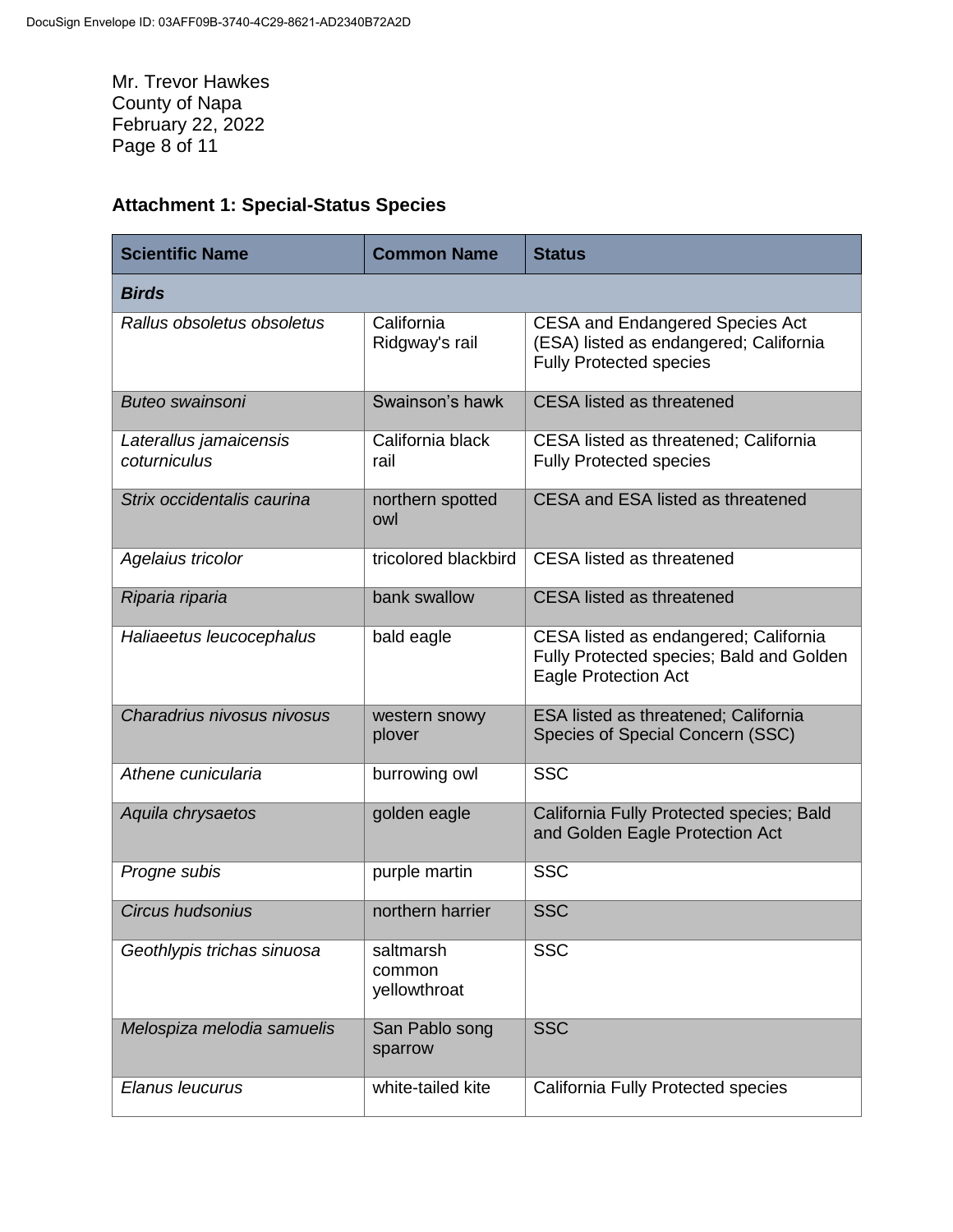Mr. Trevor Hawkes County of Napa February 22, 2022 Page 9 of 11

| Falco peregrinus anatum               | American<br>peregrine falcon                                       | <b>California Fully Protected species</b>                                       |  |  |
|---------------------------------------|--------------------------------------------------------------------|---------------------------------------------------------------------------------|--|--|
| <b>Fish</b>                           |                                                                    |                                                                                 |  |  |
| Spirinchus thaleichthys               | longfin smelt                                                      | CESA listed as threatened; candidate for<br><b>ESA listing</b>                  |  |  |
| Oncorhynchus mykiss irideus<br>pop. 8 | central California<br>coast steelhead                              | <b>ESA listed as threatened</b>                                                 |  |  |
| <b>Amphibians</b>                     |                                                                    |                                                                                 |  |  |
| Rana draytonii                        | California red-<br>legged frog                                     | <b>ESA listed as threatened; SSC</b>                                            |  |  |
| Rana boylii                           | foothill yellow-<br>legged frog,<br>northwest/north<br>coast clade | <b>SSC</b>                                                                      |  |  |
| Dicamptodon ensatus                   | California giant<br>salamander                                     | <b>SSC</b>                                                                      |  |  |
| <b>Mammals</b>                        |                                                                    |                                                                                 |  |  |
| Reithrodontomys raviventris           | salt-marsh harvest<br>mouse                                        | CESA and ESA listed as endangered;<br><b>California Fully Protected species</b> |  |  |
| Corynorhinus townsendii               | Townsend's big-<br>eared bat                                       | <b>SSC</b>                                                                      |  |  |
| Antrozous pallidus                    | pallid bat                                                         | <b>SSC</b>                                                                      |  |  |
| Lasiurus blossevillii                 | western red bat                                                    | <b>SSC</b>                                                                      |  |  |
| Taxidea taxus                         | American badger                                                    | <b>SSC</b>                                                                      |  |  |
| Sorex ornatus sinuosus                | Suisun shrew                                                       | <b>SSC</b>                                                                      |  |  |
| <b>Reptiles</b>                       |                                                                    |                                                                                 |  |  |
| Emys marmorata                        | western pond<br>turtle                                             | <b>SSC</b>                                                                      |  |  |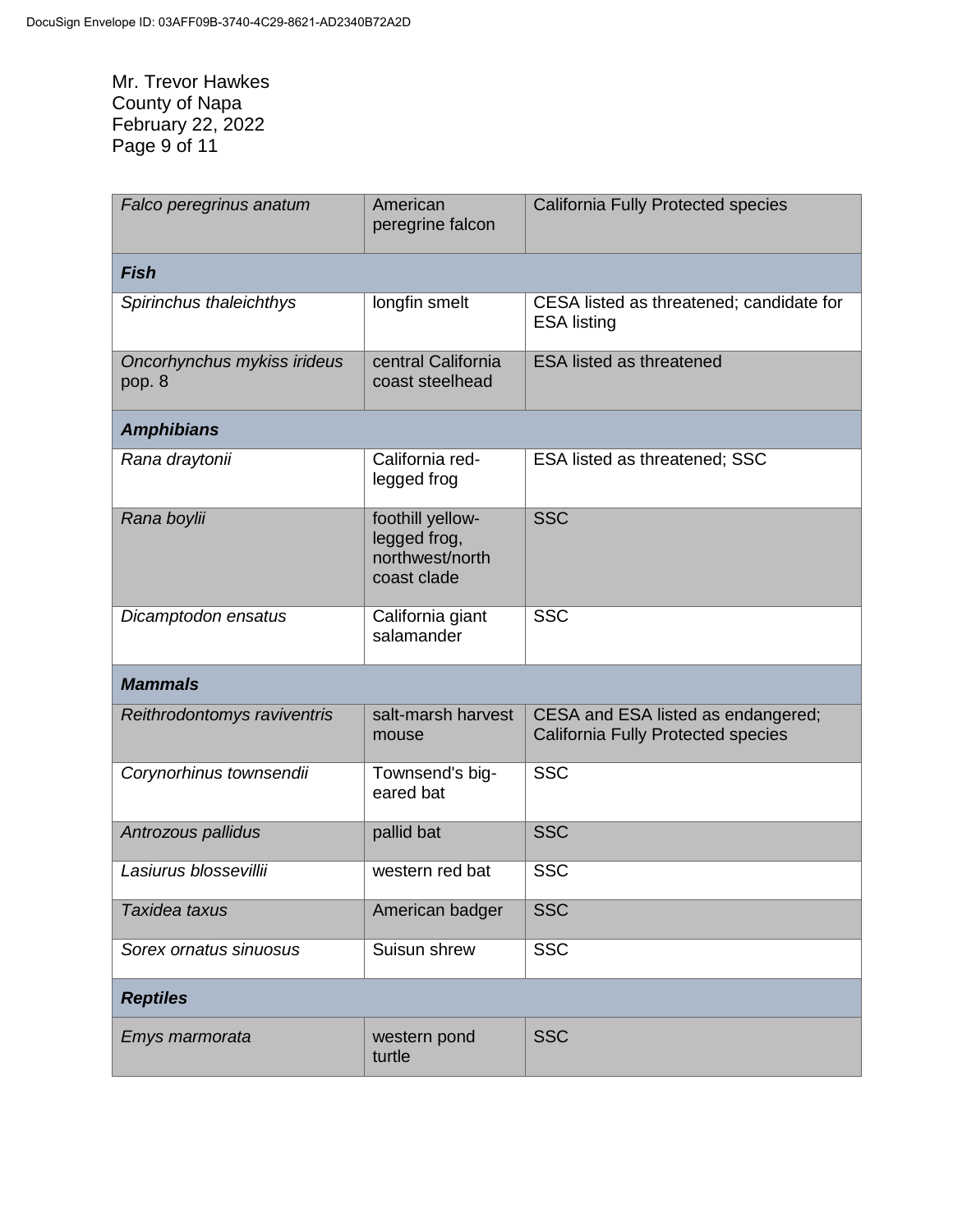Mr. Trevor Hawkes County of Napa February 22, 2022 Page 10 of 11

| <b>Invertebrates</b>                 |                                      |                                                                                                                                        |  |  |
|--------------------------------------|--------------------------------------|----------------------------------------------------------------------------------------------------------------------------------------|--|--|
| Syncaris pacifica                    | California<br>freshwater shrimp      | CESA and ESA listed as endangered                                                                                                      |  |  |
| Branchinecta lynchi                  | vernal pool fairy<br>shrimp          | <b>ESA listed as threatened; California</b><br>Terrestrial and Vernal Pool Invertebrate of<br>Conservation Priority (ICP) <sup>3</sup> |  |  |
| Desmocerus californicus<br>dimorphus | valley elderberry<br>longhorn beetle | ESA listed as threatened; ICP                                                                                                          |  |  |
| <b>Bombus caliginosus</b>            | obscure bumble<br>bee                | ICP                                                                                                                                    |  |  |
| <b>Bombus occidentalis</b>           | western bumble<br>bee                | <b>ICP</b>                                                                                                                             |  |  |
| <b>Plants</b>                        |                                      |                                                                                                                                        |  |  |
| Lasthenia burkei                     | Burke's goldfields                   | CESA and ESA listed as endangered;<br>California Rare Plant Rank (CRPR) <sup>4</sup> 1B.1                                              |  |  |
| Chloropyron molle ssp. molle         | soft salty bird's-<br>beak           | NPPA listed as rare; ESA listed as<br>endangered; CRPR 1B.2                                                                            |  |  |
| Astragalus claranus                  | Clara Hunt's milk-<br>vetch          | CESA listed as threatened; ESA listed as<br>endangered; CRPR1B.1                                                                       |  |  |
| Castilleja affinis var. neglecta     | Tiburon paintbrush                   | CESA listed as threatened; ESA listed as<br>endangered; CRPR 1B.2                                                                      |  |  |
| Limnanthes vinculans                 | Sebastopol<br>meadowfoam             | CESA and ESA listed as endangered;<br><b>CRPR 1B.1</b>                                                                                 |  |  |
| Plagiobothrys strictus               | Calistoga                            | CESA listed as threatened; ESA listed as                                                                                               |  |  |

 $\overline{a}$ <sup>3</sup> The list of California Terrestrial and Vernal Pool Invertebrates of Conservation Priority was collated during CDFW's Scientific Collecting Permit rulemaking process:

<https://nrm.dfg.ca.gov/FileHandler.ashx?DocumentID=157415&inline>

<sup>4</sup> CRPR 1B plants are considered rare, threatened, or endangered in California and elsewhere while CRPR 4 plants are considered watch list plants that have a limited distribution in California. Further information on CRPR ranks is available in CDFW's *Special Vascular Plants, Bryophytes, and Lichens List* [\(https://nrm.dfg.ca.gov/FileHandler.ashx?DocumentID=109383&inline\)](https://nrm.dfg.ca.gov/FileHandler.ashx?DocumentID=109383&inline) and on the California Native Plant Society website [\(https://www.cnps.org/rare-plants/cnps-rare-plant-ranks\)](https://www.cnps.org/rare-plants/cnps-rare-plant-ranks).